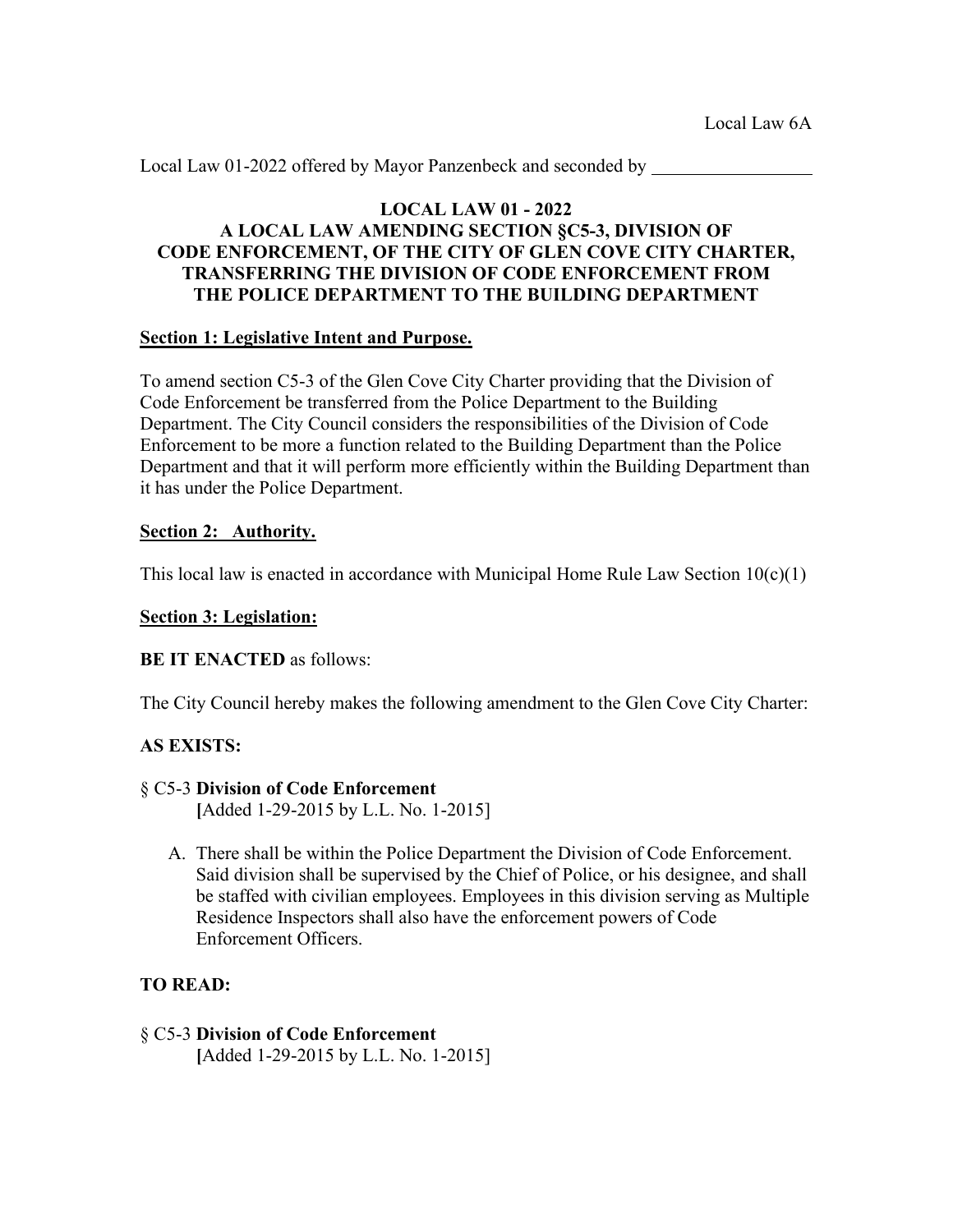A. There shall be within the Building Department, the Division of Code Enforcement. Said division shall be supervised by the Building Department Director, or his designee, and shall be staffed with civilian employees. Employees in this division serving as Multiple Residence Inspectors shall also have the enforcement powers of Code Enforcement Office.

**Section 4:** This local law shall take effect upon its filing with the New York Secretary of State.

Resolution 6B

Resolution offered by Mayor Panzenbeck and seconded by

**BE IT RESOLVED,** that the City Council hereby authorizes the Mayor to enter into an Inter-Municipal Agreement with the Town of Oyster Bay for the use of Town boat ramp and the parking of boat trailers at Harry Tappen Beach, Glenwood Landing, effective June 16, 2022 through June 19, 2022, with date of execution of said agreement retroactive to May 2, 2022.

Resolution 6C

Resolution offered by Mayor Panzenbeck and seconded by

**BE IT RESOLVED,** that the City Council hereby authorizes the Mayor to enter into a commercial lease agreement for Butler Building Gymnasium, with Next Level Sports Facility, LLC, at the former Coles School property, as per terms and conditions defined in agreement.

Resolution 6D

Resolution offered by Mayor Panzenbeck and seconded by

## **RESOLUTION AUTHORIZING THE CITY OF GLEN COVE TO ACCEPT A GRANT IN THE AMOUNT OF \$250,000.00 FROM THE DORMITORY AUTHORITY OF THE STATE OF NEW YORK PROJECT ID# 24621**

**WHEREAS,** the Glen Cove Community Development ("CDA") applied for a grant with the Dormitory Authority of the State of New York ("DASNY") and the State Municipal Facilities Program ("SAM") on behalf of the City of Glen Cove ("City") in order to receive funding for new emergency equipment for use by the Glen Cove Fire Department; and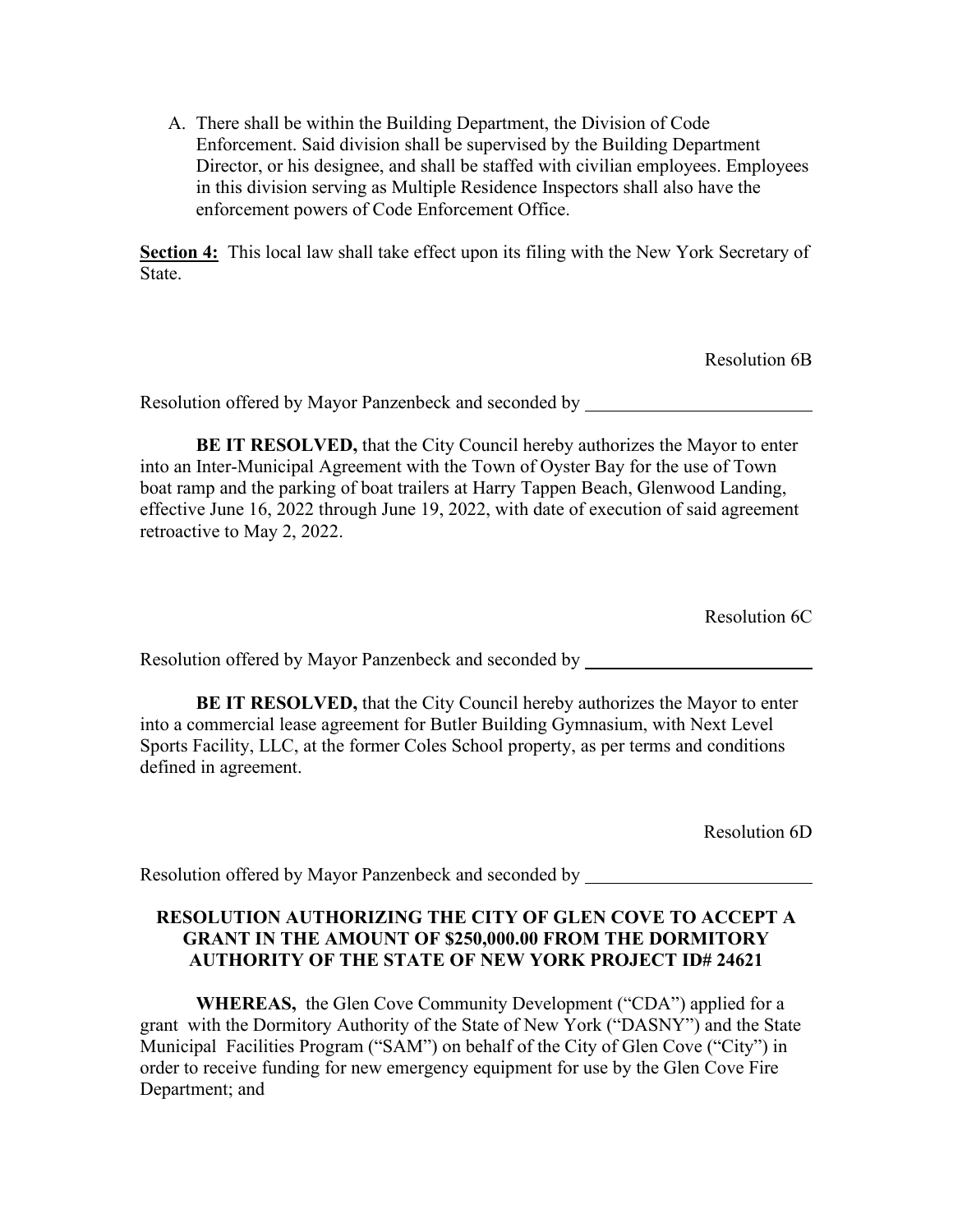**WHEREAS,** the City, working in conjunction with Senator Charles Lavine and his office, has been awarded a grant in the amount of \$250,000.00 from DASNY for the subject project; and

**WHEREAS,** the CDA will be responsible for administrating the grant herein; and

## **NOW HEREBY BE IT RESOLVED;**

1. The City of Glen Cove is hereby authorized to accept the grant from DASNY for the purchase of emergency fire-fighting equipment the amount of \$250,000.00; and

2. The Mayor is hereby authorized to enter and execute a Grant Disbursement Agreement ("GDA") with DASNY regarding the administration of the grant herein; and

3. The City Attorney, City Controller, and the Mayor are hereby authorized to execute required exhibits to the GDA.

Resolution 6E

Resolution offered by Mayor Panzenbeck and seconded by

**BE IT RESOLVED,** that the City Council hereby authorizes the Mayor to accept Amendment No. 2 of the Marketing and Licensing Agreement with Walk With A Doc to extend the contract until May 31, 2023 for a total of \$250.00

Funding: A7030-55438 (Reimbursed by NC Contract # CQHS0000038)

Resolution 6F

Resolution offered by Mayor Panzenbeck and seconded by

**BE IT RESOLVED,** that the City Council hereby authorizes the Mayor to enter into an agreement with All About Speech Therapy PLLC to conduct socialization groups lead by Speech Therapists for the Senior Center Adult Day Program once per month at a rate of \$200/session, effective May  $1<sup>st</sup> - June 30<sup>th</sup>$ , 2022, for a total of \$400.00

Funding: A7035-55439 (SAGE Funded)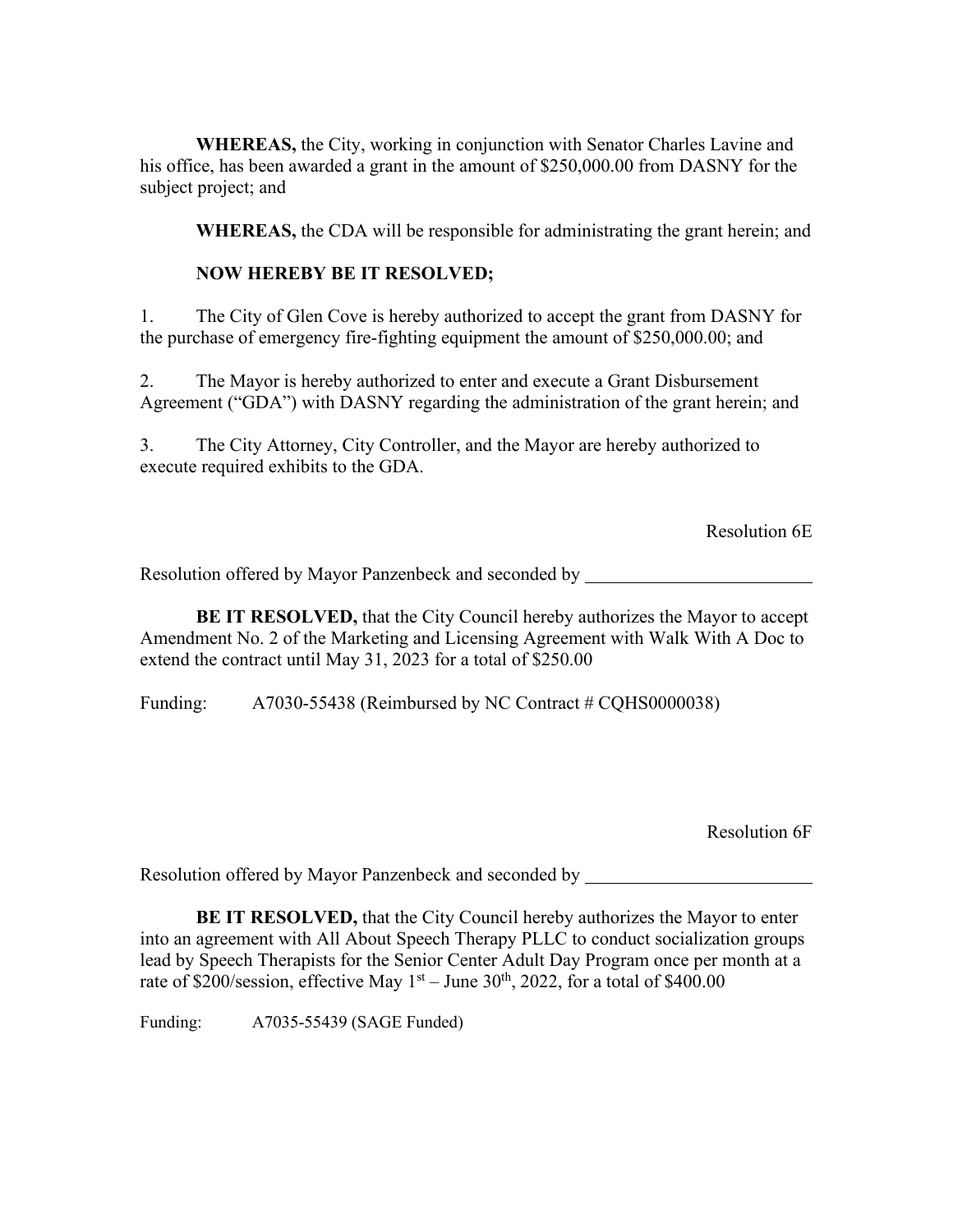**WHEREAS**, the Purchasing Agent was authorized to advertise for bids for a pyrotechnic display, to be performed on July 4, 2022 at Morgan Memorial Park ; and

**WHEREAS**, Fireworks by Grucci, 10 Peathole Lane, Bellport, New York 11709, was the sole bidder; and

**WHEREAS,** it is in the best interest of the City to accept such bid;

**NOW, THEREFORE, BE IT RESOLVED**, that the Purchasing Agent is hereby authorized to accept the bid of Fireworks by Grucci, 10 Peathole Lane, Bellport, New York 11709 , in the amounts of \$41,800 for a 12015 minute pyrotechnic display.

Funding: A7550-55557

Resolution 6H

Resolution offered by Mayor Panzenbeck and seconded by

**BE IT RESOLVED,** that the City Council hereby authorizes the Mayor to enter into a Joint Municipal Cooperative Bidding Program with Eastern Suffolk BOCES, to allow them to draft bid specifications, advertise for bids, accept and open bids, tabulate bids, award bids and report results to the City, for three (3) separate city projects, in the amount of \$585 per bid.

Bid #2019-049-0802 & 2019-049-1011R: Concrete, Asphalt and Related Site-Work Improvements (Fund line: A1490-55438)

Bid #2019-023-0222: Carpentry Services (Fund line: A1490-55438)

Bid #2022-020-1228: Tank Testing, Repair and Cleaning (Fund line: A1490-55438)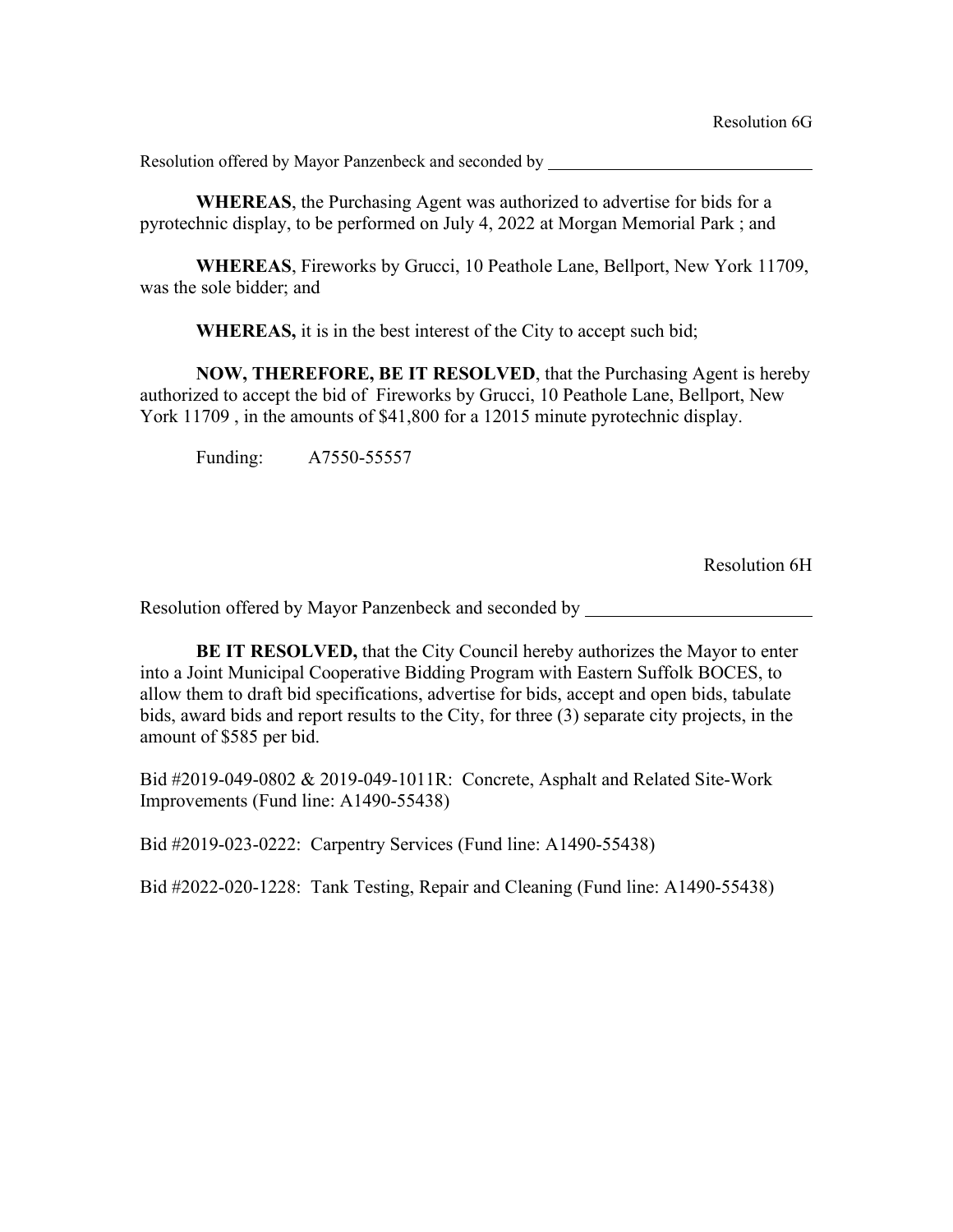**BE IT RESOLVED,** that the City Council hereby authorizes the Mayor to enter into a UPS Customer Agreement for the procurement of express courier, overnight and ground delivery logistics services under the Sourcewell Contract #090121-UPS.

Funding: A1220-54370

Resolution 6J

Resolution offered by Mayor Panzenbeck and seconded by

**BE IT RESOLVED,** that the City Council is hereby authorizes the Mayor to enter into an agreement with the Long Island Children's Museum, for the City of Glen Cove Youth Bureau Summer Program, on July 26, 2022, at a rate of \$14.00 per person plus a group cafeteria charge of \$50.00.

Resolution 6K

Resolution offered by Mayor Panzenbeck and seconded by

**BE IT RESOLVED,** that the City Council hereby authorizes the Special Events Committee to host annual "Vintage Base Ball Game" at John Maccarone Memorial Stadium on June 17, 2022, from 7:00 p.m. to 10:00 p.m.

Resolution 6L

Resolution offered by Mayor Panzenbeck and seconded by

**BE IT RESOLVED,** that the City Council hereby authorizes the Special Events Committee to erect twenty (20) lawn signs June 3, 2022 through June 19, 2022, to advertise annual "Vintage Base Ball Game".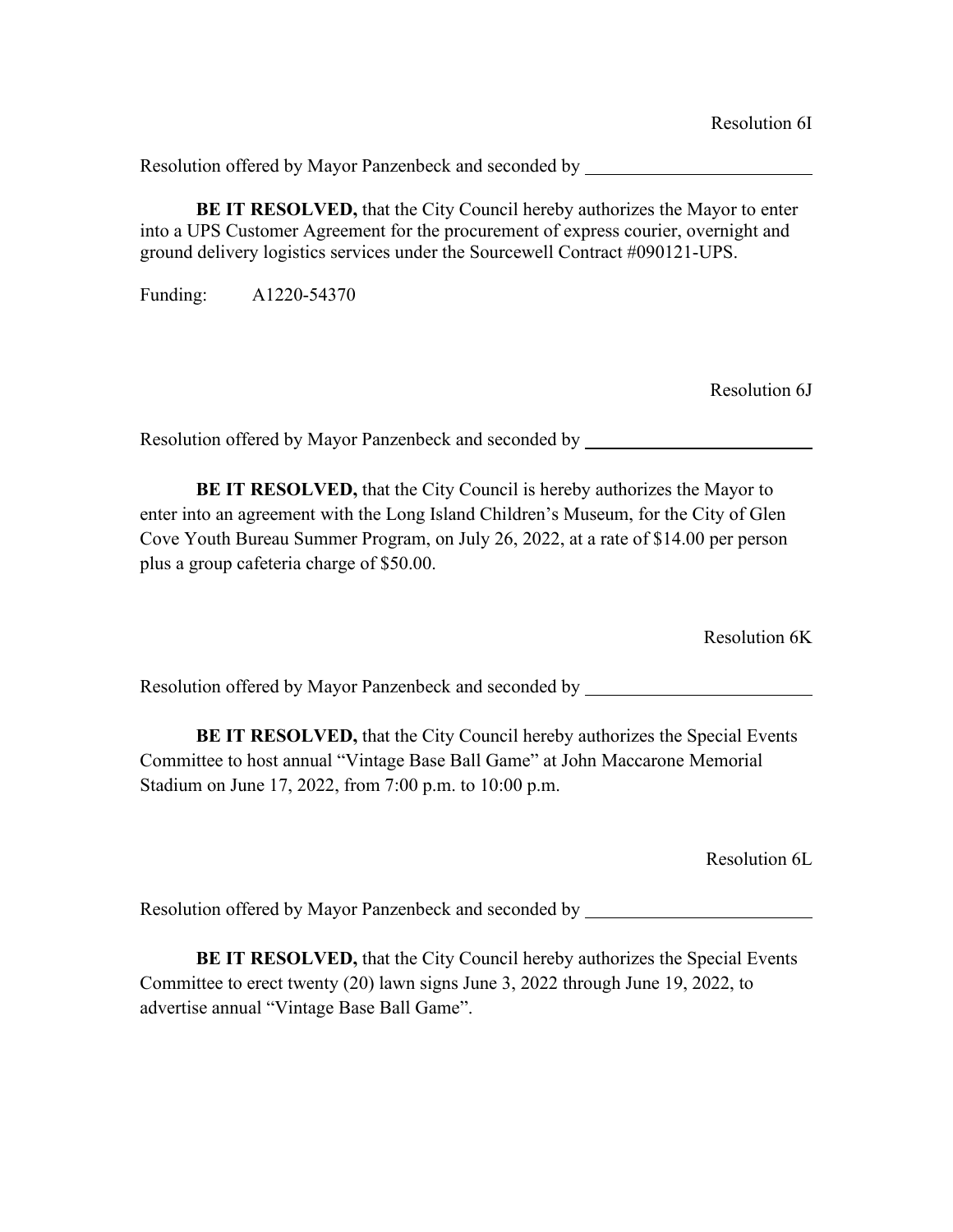**BE IT RESOLVED,** that the City Council hereby authorizes the Special Events Committee to host "Sip Into Summer" at Glen Cove Ferry Terminal, June 3, 2022 from 6:00 pm. to 9:00 p.m.

Resolution 6N

Resolution offered by Mayor Panzenbeck and seconded by

**BE IT RESOLVED,** that the City Council hereby authorizes the Special Events Committee to erect twenty (20) lawn signs May 23, 2022 through June 5, 2022, to advertise "Sip Into Summer".

Resolution 6O

Resolution offered by Mayor Panzenbeck and seconded by

**BE IT RESOLVED,** that the City Council hereby authorizes the Church of St. Rocco to host their annual "Feast of St. Rocco" July  $17<sup>th</sup>$  through July  $31<sup>st</sup>$ , 2022 and the closing of certain streets.

Resolution 6P

Resolution offered by Mayor Panzenbeck and seconded by

**BE IT RESOLVED,** that the City Council hereby authorizes the Glen Cove Boys & Girls Club to host "Sunset at the Point" on the Great Lawn, Garvies Point, June 4, 2022, at 7:00 p.m.